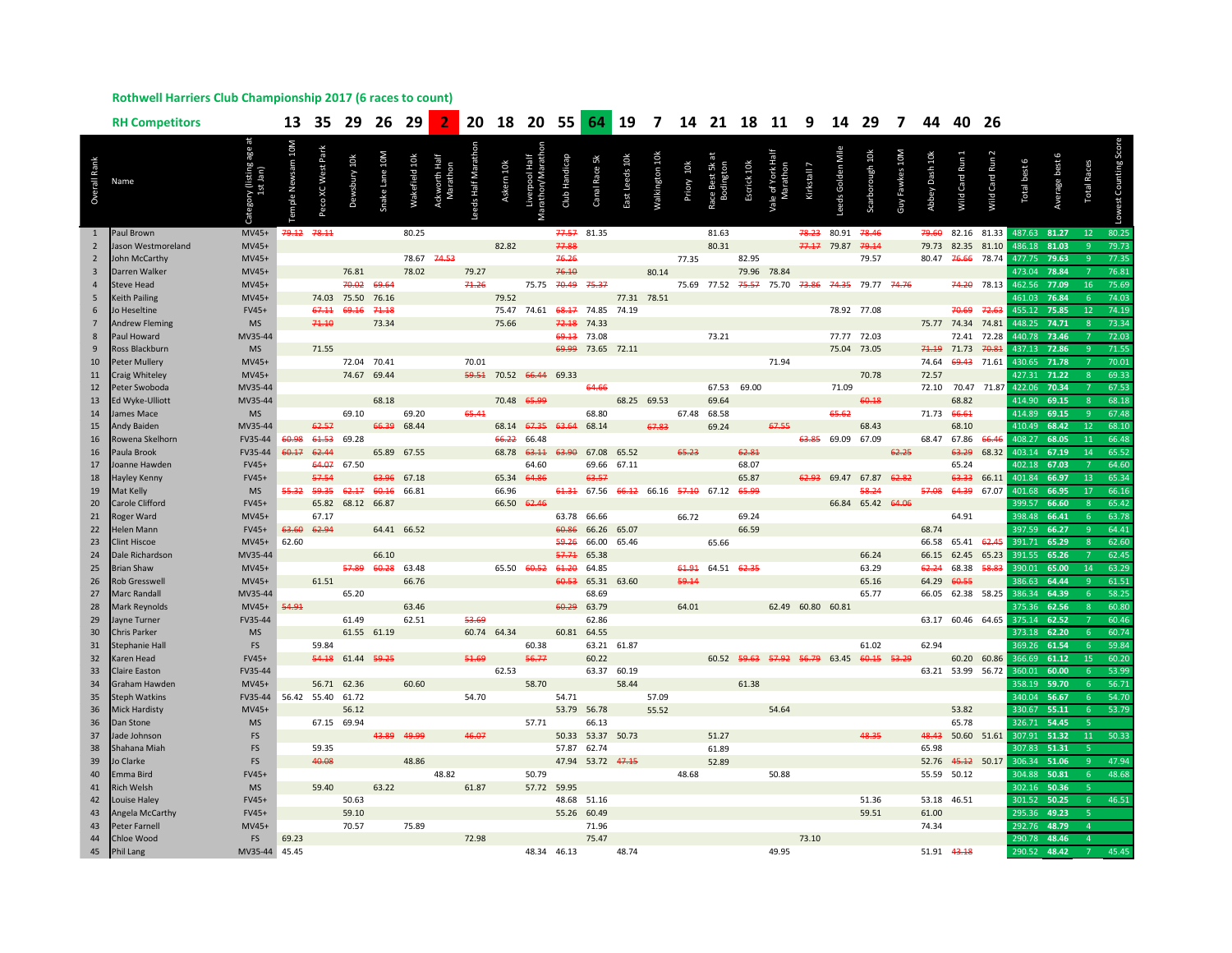| 46 | <b>Clair Parker</b>     | FS        |             |       | 49.27 50.97       |             |       | 54.94       |       | 52.44 58.30       |       |       |                   |       |       |       |       |                   |                  | 265.92 | 44.32 | -5                      |       |
|----|-------------------------|-----------|-------------|-------|-------------------|-------------|-------|-------------|-------|-------------------|-------|-------|-------------------|-------|-------|-------|-------|-------------------|------------------|--------|-------|-------------------------|-------|
| 47 | Lynne Metcalfe          | FV45+     |             | 62.92 | 64.53             |             |       |             |       |                   | 66.80 |       |                   |       |       | 65.15 |       |                   |                  | 259.40 | 43.23 | $\overline{a}$          |       |
| 47 | <b>Caroline Davies</b>  | FS        |             | 39.90 |                   | 43.91 44.65 | 39.86 |             |       | 40.15 44.35 42.30 |       |       | 45.59 44.65       |       |       | 45.03 |       | 43.58 37.91 43.93 |                  | 250.04 | 41.67 | 13                      | 43.91 |
| 48 | <b>Christine Davies</b> | $FV45+$   |             |       |                   | 42.02       | 39.84 |             | 36.04 | 42.23             |       |       | 40.19 39.08       |       |       | 41.14 |       | 37.03             | <del>38.77</del> | 244.50 | 40.75 | $\mathbf{q}$            | 39.08 |
| 49 | Paul McGough            | <b>MS</b> |             |       |                   |             |       |             | 58.08 | 61.73             |       |       |                   |       |       | 62.35 |       | 55.99             |                  | 238.15 | 39.69 | $\overline{4}$          |       |
| 50 | Anna Hinchcliffe        | FS        |             | 57.74 |                   |             | 58.06 |             | 60.30 |                   |       |       |                   |       |       |       | 59.89 |                   |                  | 235.99 | 39.33 | $\overline{4}$          |       |
| 51 | Christine Shaw          | $FV45+$   |             |       | 38.11 36.60 38.20 |             |       | 37.95 35.38 |       | 36.46             |       |       | 35.12 38.35 35.98 |       |       | 38.12 | 37.44 | 36.13 36.21       |                  | 228.17 | 38.03 | 13                      | 37.44 |
| 52 | Jacqui West             | FV45+     |             |       | 56.58             |             | 49.54 |             |       | 53.72             |       |       |                   |       |       |       | 51.18 |                   |                  | 211.02 | 35.17 | $\overline{a}$          |       |
| 53 | <b>Richard Hillarby</b> | $MV45+$   |             |       |                   | 50.15       |       |             |       | 50.26 50.64       |       |       |                   |       |       |       | 53.19 |                   |                  | 204.24 | 34.04 | $\overline{4}$          |       |
| 54 | Denise Barraclough      | FV45+     |             |       | 66.34             |             |       |             |       | 61.50             |       |       |                   |       |       |       | 67.81 |                   |                  | 195.65 | 32.61 | $\mathbf{B}$            |       |
| 55 | Lucy Gilliard           | FV45+     |             | 61.13 |                   | 66.69       |       |             |       | 65.24             |       |       |                   |       |       |       |       |                   |                  | 193.06 | 32.18 | $\overline{3}$          |       |
| 55 | Denise Ramsden          | FV45+     |             | 62.48 |                   |             |       |             |       | 62.45 68.10       |       |       |                   |       |       |       |       |                   |                  | 193.03 | 32.17 | ्र                      |       |
| 56 | <b>Stuart Thorpe</b>    | $MV45+$   |             |       |                   | 60.96       |       |             |       |                   |       |       |                   |       | 64.82 |       |       | 59.92             |                  | 185.70 | 30.95 | $\overline{\mathbf{3}}$ |       |
|    | Patrisha Wilson         | FV35-44   |             |       |                   |             |       |             |       | 60.98             |       |       | 61.39             |       |       |       | 63.10 |                   |                  | 185.47 | 30.91 | $\mathbf{R}$            |       |
| 56 |                         |           |             |       |                   |             |       |             |       |                   |       |       |                   |       |       |       |       |                   |                  | 183.02 | 30.50 |                         |       |
| 57 | Jayne Pears             | FV35-44   |             |       |                   | 64.18       | 60.27 |             | 58.57 |                   |       |       |                   |       |       |       |       |                   |                  |        |       | $\overline{3}$          |       |
| 58 | Carey Park              | FV35-44   |             |       |                   |             |       |             |       | 40.54 49.39 44.92 |       | 46.22 |                   |       |       |       |       |                   |                  | 181.07 | 30.18 | $\Delta$                |       |
| 59 | Karen Thompson          | FV35-44   |             |       |                   | 46.59       |       | 43.30       |       |                   |       | 34.81 |                   |       |       |       |       | 44.88             |                  | 169.58 | 28.26 | $\overline{4}$          |       |
| 60 | Anna Stones             | FS        |             |       |                   |             |       |             |       | 53.32 58.29       |       |       |                   | 54.88 |       |       |       |                   |                  | 166.49 | 27.75 | 3                       |       |
| 61 | Sarah Booty             | FS        |             |       |                   |             |       |             |       | 58.46             |       |       |                   |       | 52.75 | 55.01 |       |                   |                  | 166.22 | 27.70 | $\overline{3}$          |       |
| 61 | Chris Parker-Haim       | MV35-44   |             |       |                   |             |       |             |       |                   |       |       | 55.06 53.76       |       |       |       | 54.77 |                   |                  | 163.59 | 27.27 | $\mathbf{R}$            |       |
| 62 | <b>Will Collumb</b>     | <b>MS</b> |             |       |                   |             |       |             |       | 80.91             |       |       |                   |       |       |       | 82.32 |                   |                  | 163.23 | 27.21 | $\overline{2}$          |       |
| 63 | Erica Bell              | FV35-44   | 51.66 54.43 |       |                   |             |       |             |       | 50.27             |       |       |                   |       |       |       |       |                   |                  | 156.36 | 26.06 | $\mathbf{R}$            |       |
| 64 | <b>Tony Gardner</b>     | MV35-44   |             |       |                   |             |       |             | 68.17 |                   |       |       |                   |       |       |       | 73.78 |                   |                  | 141.95 | 23.66 | $\overline{2}$          |       |
| 65 | Eileen Newman           | FV45+     |             |       |                   |             | 66.32 |             | 68.63 |                   |       |       |                   |       |       |       |       |                   |                  | 134.95 | 22.49 |                         |       |
| 66 | Richard Wilkinson       | $MV45+$   |             |       |                   |             |       |             | 65.01 |                   |       |       | 69.69             |       |       |       |       |                   |                  | 134.70 | 22.45 | 2                       |       |
| 67 | <b>Elaine Kelly</b>     | FV45+     | 63.25       |       |                   | 70.75       |       |             |       |                   |       |       |                   |       |       |       |       |                   |                  | 134.00 | 22.33 | $\overline{2}$          |       |
| 68 | <b>Terry Tillotson</b>  | MV35-44   |             | 66.05 |                   |             |       |             | 66.18 |                   |       |       |                   |       |       |       |       |                   |                  | 132.23 | 22.04 | $\overline{2}$          |       |
| 69 | <b>Sian Davies</b>      | FS        |             | 64.82 | 65.92             |             |       |             |       |                   |       |       |                   |       |       |       |       |                   |                  | 130.74 | 21.79 |                         |       |
| 69 | <b>Richard Wilson</b>   | MV35-44   |             |       |                   |             |       |             |       | 60.85 65.99       |       |       |                   |       |       |       |       |                   |                  | 126.84 | 21.14 | $\overline{2}$          |       |
| 70 | Cara Palmer             | FV35-44   |             |       |                   |             | 57.04 |             |       |                   |       | 60.61 |                   |       |       |       |       |                   |                  | 117.65 | 19.61 |                         |       |
| 71 | <b>Tim Isaacs</b>       | $MVA5+$   |             |       |                   |             |       |             | 57.49 | 59.91             |       |       |                   |       |       |       |       |                   |                  | 117.40 | 19.57 | $\overline{2}$          |       |
| 72 | Dorota Zapal            | FS        |             |       |                   |             | 56.85 |             | 59.17 |                   |       |       |                   |       |       |       |       |                   |                  | 116.02 | 19.34 | $\overline{z}$          |       |
| 72 | Hollie Illingworth      | FS        |             |       |                   | 57.19       |       | 56.95       |       |                   |       |       |                   |       |       |       |       |                   |                  | 114.14 | 19.02 | $\overline{2}$          |       |
| 73 | Amanda Farnell          | FV45+     |             |       |                   |             |       |             |       | 55.96             |       |       |                   |       |       |       | 56.45 |                   |                  | 112.41 | 18.74 | $\overline{2}$          |       |
| 73 | Patricia Keadin Brown   | FV35-44   |             |       |                   |             |       |             | 51.33 | 56.45             |       |       |                   |       |       |       |       |                   |                  | 107.78 | 17.96 | $\overline{2}$          |       |
| 74 | Marina Owen             | FV35-44   |             |       |                   |             |       |             | 51.04 | 55.83             |       |       |                   |       |       |       |       |                   |                  | 106.87 | 17.81 |                         |       |
| 75 | <b>Sally Burgess</b>    | FV35-44   |             |       |                   |             |       |             | 51.13 | 53.53             |       |       |                   |       |       |       |       |                   |                  | 104.66 | 17.44 | $\overline{2}$          |       |
| 76 | Kay Taylor              | FV45+     |             |       |                   |             |       |             | 45.78 | 52.66             |       |       |                   |       |       |       |       |                   |                  | 98.44  | 16.41 | $\overline{2}$          |       |
| 77 | Leanne Sobratee         | FV35-44   |             |       |                   |             |       |             |       | 44.33             |       |       |                   |       |       |       | 48.17 |                   |                  | 92.50  | 15.42 | $\overline{z}$          |       |
| 78 | Andy Dixon              | MV35-44   |             |       |                   |             |       |             |       | 41.47             |       |       |                   |       |       |       | 39.98 |                   |                  | 81.45  | 13.58 |                         |       |
| 79 | Carol-Ann Davies        | FV45+     |             |       | 76.24             |             |       |             |       |                   |       |       |                   |       |       |       |       |                   |                  | 76.24  | 12.71 | $\mathbf{1}$            |       |
|    | David Thorpe            | $MV45+$   |             |       |                   |             |       |             |       |                   |       |       |                   |       |       |       |       |                   |                  | 72.35  | 12.06 |                         |       |
| 80 |                         |           |             |       | 72.35             |             |       |             |       |                   |       |       |                   |       |       |       |       |                   |                  |        |       | $\mathbf{1}$            |       |
| 81 | Lee Barker              | $MV45+$   |             |       |                   |             |       |             |       | 71.23             |       |       |                   |       |       |       |       |                   |                  | 71.23  | 11.87 | $\mathbf{1}$            |       |
| 82 | Hadrian Knight          | $MV45+$   |             | 71.19 |                   |             |       |             |       |                   |       |       |                   |       |       |       |       |                   |                  | 71.19  | 11.87 |                         |       |
| 83 | Janet Beecroft          | $FV45+$   |             |       | 70.63             |             |       |             |       |                   |       |       |                   |       |       |       |       |                   |                  | 70.63  | 11.77 | $\mathbf{1}$            |       |
| 84 | Dave Beecroft           | MV45+     |             | 69.91 |                   |             |       |             |       |                   |       |       |                   |       |       |       |       |                   |                  | 69.91  | 11.65 | 1                       |       |
| 85 | Matthew Wilson          | MV35-44   |             |       |                   |             |       |             |       |                   |       |       |                   | 67.63 |       |       |       |                   |                  | 67.63  | 11.27 | $\mathbf{1}$            |       |
| 86 | Josh Brown              | <b>MS</b> |             | 66.99 |                   |             |       |             |       |                   |       |       |                   |       |       |       |       |                   |                  | 66.99  | 11.17 |                         |       |
| 87 | <b>Steve Firth</b>      | MV45+     | 66.69       |       |                   |             |       |             |       |                   |       |       |                   |       |       |       |       |                   |                  | 66.69  | 11.12 | $\mathbf{1}$            |       |
| 88 | Sue Harrison            | $FV45+$   |             |       |                   |             |       |             | 66.34 |                   |       |       |                   |       |       |       |       |                   |                  | 66.34  | 11.06 | $\mathbf{1}$            |       |
| 89 | <b>Mick Gomersal</b>    | $MV45+$   |             |       |                   |             |       |             | 63.18 |                   |       |       |                   |       |       |       |       |                   |                  | 63.18  | 10.53 | $\mathbf{1}$            |       |
| 90 | June Stakes             | FV45+     |             |       |                   |             |       |             |       |                   |       |       |                   |       |       |       | 61.66 |                   |                  | 61.66  | 10.28 |                         |       |
| 91 | <b>Kevin Stott</b>      | $MV45+$   |             | 59.93 |                   |             |       |             |       |                   |       |       |                   |       |       |       |       |                   |                  | 59.93  | 9.99  | $\mathbf{1}$            |       |
| 92 | Sam Ellis               | MV35-44   |             |       |                   | 59.43       |       |             |       |                   |       |       |                   |       |       |       |       |                   |                  | 59.43  | 9.91  | 1                       |       |
| 93 | <b>Heather Hillarby</b> | $FV45+$   |             |       |                   |             |       |             |       | 58.56             |       |       |                   |       |       |       |       |                   |                  | 58.56  | 9.76  | $\mathbf{1}$            |       |
| 94 | Tori Galab              | FS        |             |       |                   |             |       |             |       |                   |       |       |                   |       |       | 56.85 |       |                   |                  | 56.85  | 9.48  |                         |       |
| 95 | Carol Plumridge         | $FV45+$   |             |       |                   |             |       |             |       |                   |       |       |                   |       |       |       | 56.68 |                   |                  | 56.68  | 9.45  | $\mathbf{1}$            |       |
| 96 | Emma Rawson             | FV35-44   |             |       |                   |             |       |             |       |                   |       |       |                   |       |       | 55.00 |       |                   |                  | 55.00  | 9.17  | 1                       |       |
| 97 | Erin Townsend           | FS        |             |       |                   |             |       |             |       |                   |       |       |                   |       |       |       | 54.99 |                   |                  | 54.99  | 9.17  | $\mathbf{1}$            |       |
| 98 | <b>Terry Lacy</b>       | MV45+     |             |       |                   |             |       |             | 50.52 |                   |       |       |                   |       |       |       |       |                   |                  | 50.52  | 8.42  |                         |       |